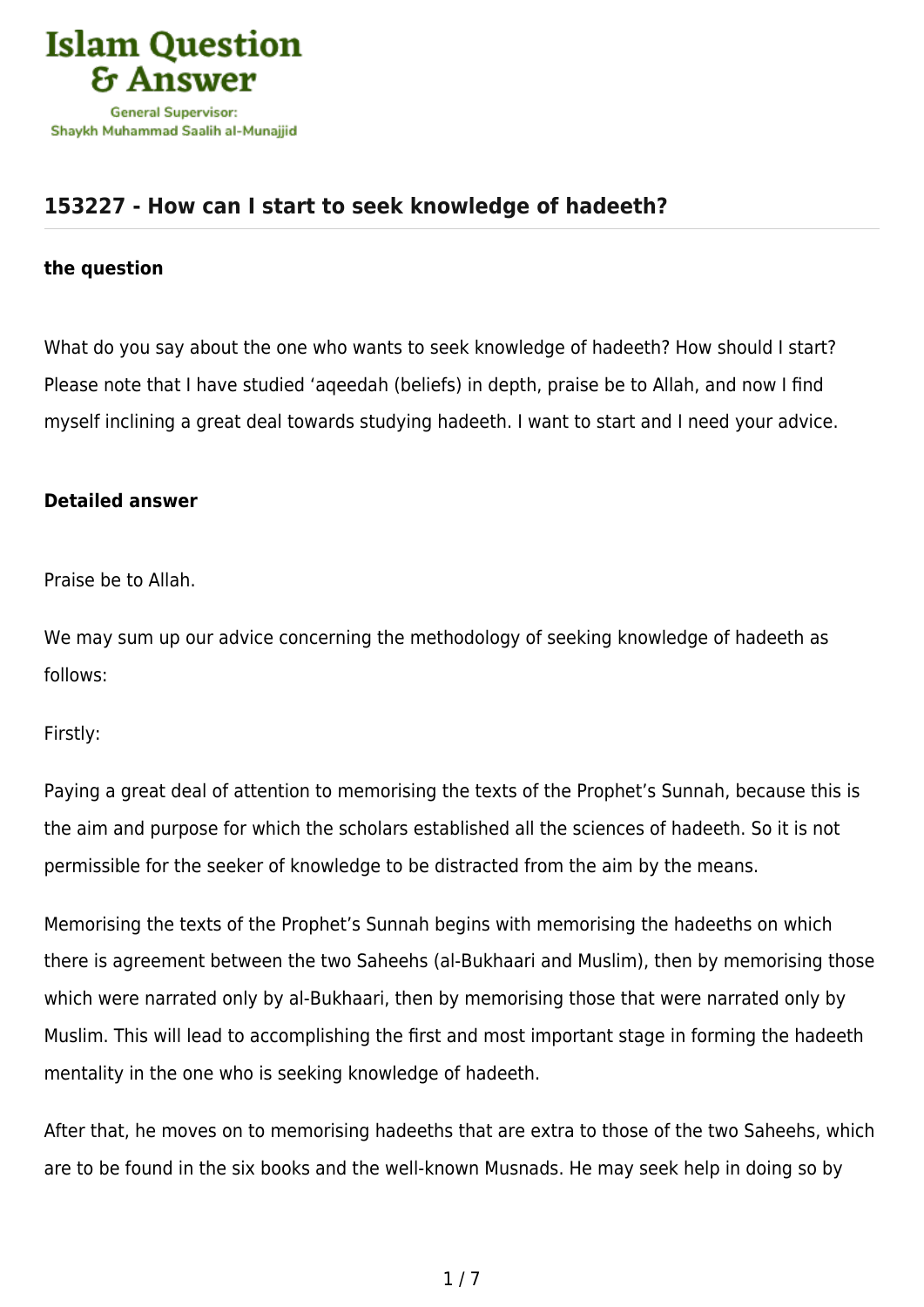

means of many books in which these extra reports (zawaa'id) are compiled and classified.

The best ways of memorising include repeating the text to be memorised for a few days after the day on which he memorises it. This method was recommended by az-Zarnooshi (may Allah have mercy on him) when he said:

The seeker of knowledge should recite the text repeatedly because he will not be able to memorise properly until he does that. He should repeat what he memorised on the previous day five times, and repeat what he memorised the day before that four times, and repeat what he memorised on the day before that three times, and what he memorised on the day before that two times, and what he memorised before that one time. This will help him to memorise and repeat. End quote.

Ta'leem at-Ta'allum, p. 60

If the student is not able to memorise completely, then he should do no less than reading these hadeeths often, so that he will be able to call them to mind and have a full comprehension of them.

This topic has been discussed in detail previously in the answer to question no. [113469](https://islamqa.com/ar/answers/)

Secondly:

It is essential for the seeker of hadeeth knowledge to memorise different types of isnaads and whatever he can memorise of the names and biographies of narrators. The isnaads of the Prophet's Sunnah can be divided – in terms of how well known they are – into three categories:

1.

Well known isnaads, through any of which hundreds of hadeeths were narrated and they are regarded as one of the main channels through which the Prophet's Sunnah came to us. Indeed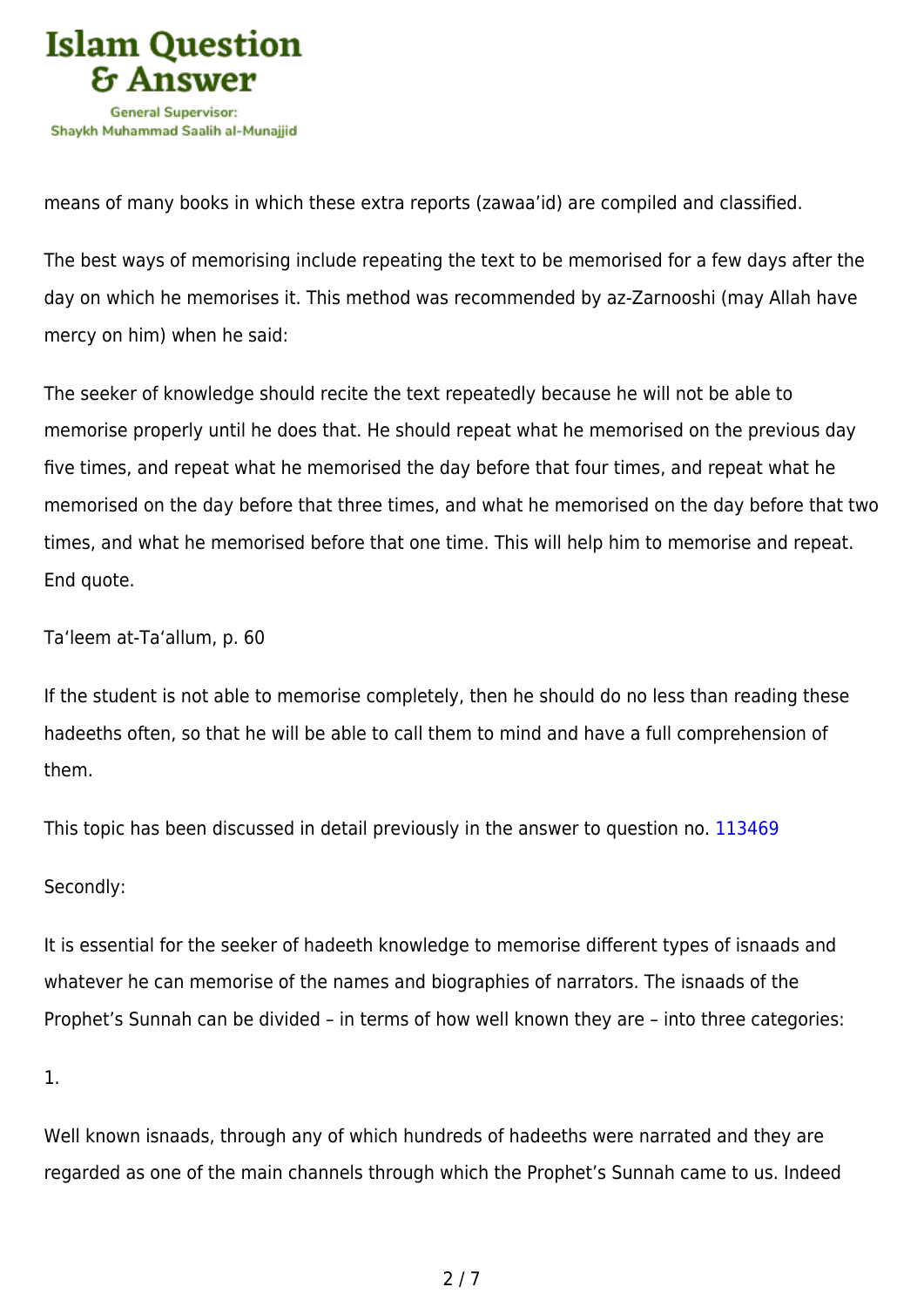

there is no book among the six books that did not rely on them and narrate from many of them. Examples include:

The isnaad of al-A'mash from Dhakwaan Abu Saalih al-Sammaan, from Abu Hurayrah

The isnaad of az-Zuhri from Abu Salamah ibn 'Abd ar-Rahmaan from Abu Hurayrah.

The isnaad of Hammaad ibn Salamah, from Thaabit ibn Aslam, from Anas.

The isnaad of 'Ubaydullah ibn 'Umar al-'Umari, from Naafi', from Ibn 'Umar.

It is possible to find out about these chains of narration, through which hundreds of reports were narrated, from the book Tuhfat al-Ashraaf by Imam al-Mazzi.

The student may also seek help in memorising the narrators of these isnaads from the book Tabaqaat al-Mukthireena min Riwaayat al-Hadeeth by Shaykh 'Aadil az-Zarqi, with a introduction by 'Abdullah as-Sa'd (published by Dar Tuwayq).

If the seeker of hadeeth knowledge pays attention to these isnaads and memorises them, then start to connect these isnaads to the texts that he has previously memorised from the books of Sunnah, he will thus have instilled in his mind hundreds of hadeeths with their isnaads. In this way he will have started a new stage of acquiring deep knowledge of this noble science.

2.

The second category is isnaads that are less well-known, through which dozens of reports were narrated, but they include some well-known issues such as interruptions in the chain of narration, ambiguity, omission of the name of the Sahaabi (mursal report) and so on. The student may study some of these isnaads in the book Tuhfat al-Tahseel by al-'Alaa'i.

If the seeker of knowledge pays attention to these isnaads too, and learns the problems associated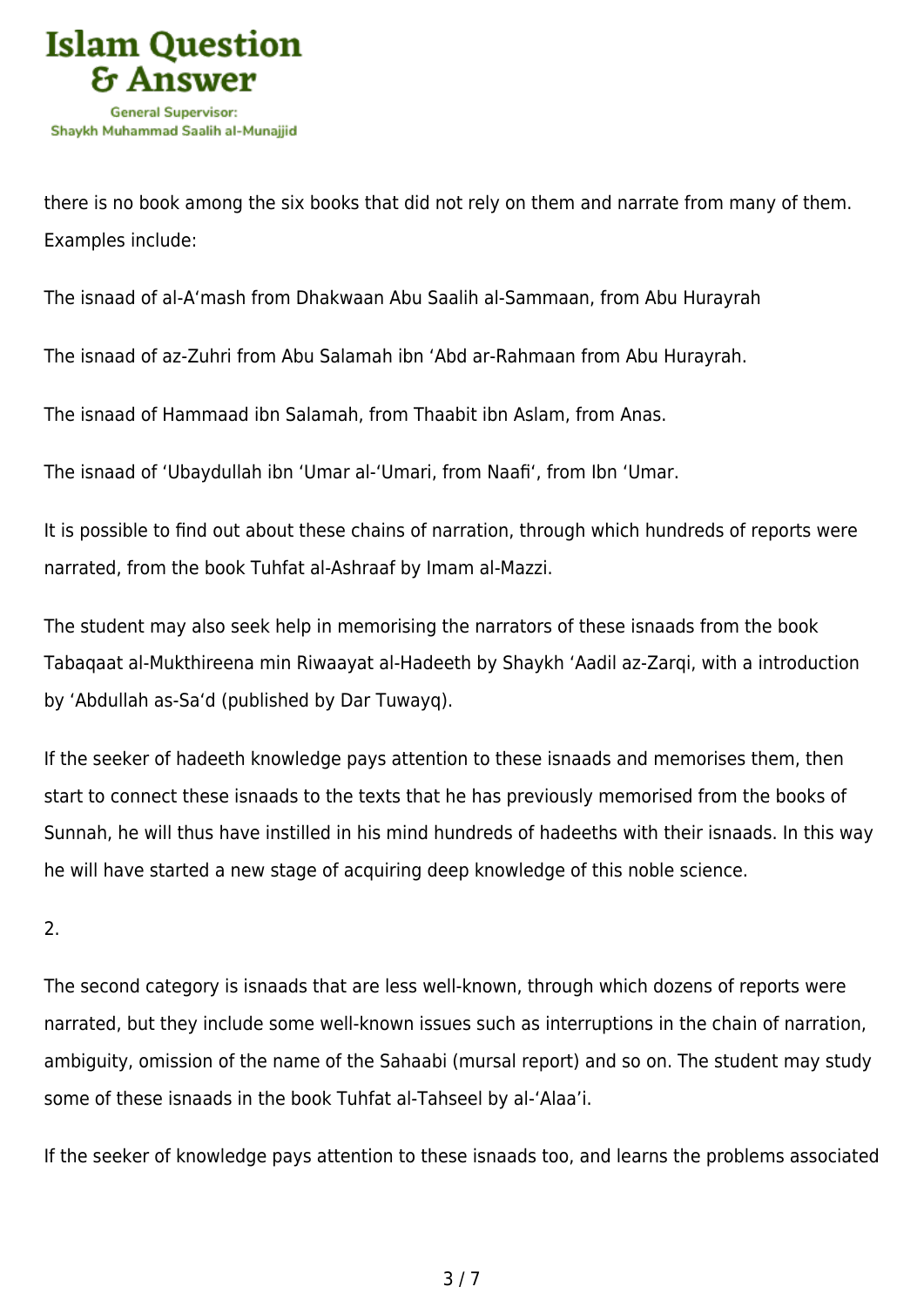

with these types of isnaads, then he will achieved a great deal in this branch of knowledge.

3.

The third category is the isnaads of mawdoo' (fabricated) and da'eef (weak) isnaads, through which many hadeeths were also narrated, and which the seeker of knowledge must pay attention to, because it is not appropriate for the specialist to be unaware of reports that are well known among the scholars of hadeeth to be weak, faulty or fabricated. To achieve this, it is essential to persist in reading the books Meezan al-I'tidaal by Imam adh-Dhahabi, al-Kaamil fi Du'afa' ar-Rijaal by Ibn 'Adiyy, and al-Mawdoo'aat by Ibn al-Jawzi.

Thirdly:

When the seeker of knowledge of the Prophet's Sunnah has memorised a great deal of Sunnah texts, after that he may start to examine these texts more closely, finding out about ambiguous or difficult texts (ghareeb al-hadeeth) and the different ways in which they are interpreted. Al-Khateeb al-Baghdaadi (may Allah have mercy on him) said: Knowledge is understanding and cognizance, not memorizing and narrating a great deal.

End quote from al-Jaami' li Akhlaaq ar-Raawi, p. 174

But the seeker of knowledge must be aware of the necessity of limiting himself – at the beginning of his pursuit of knowledge – to the abridged commentaries that will explain the difficult texts, and not engage in lengthy study of fiqhi and other issues, which may be too difficult and too timeconsuming for the student. He would do well to read an abridged commentary such as al-Mufhim lima Ashkila min Talkhees Saheeh Muslim by Imam al-Qurtubi, al-Minhaaj Sharh Saheeh Muslim ibn al-Hajjaaj by Imam an-Nawawi. He can sum up the meaning of the hadeeth and explanations of its vocabulary from these books in notes written in his own copy from which he is memorising the hadeeth, so that when he reviews what he has memorised of the Prophet's Sunnah, he will also be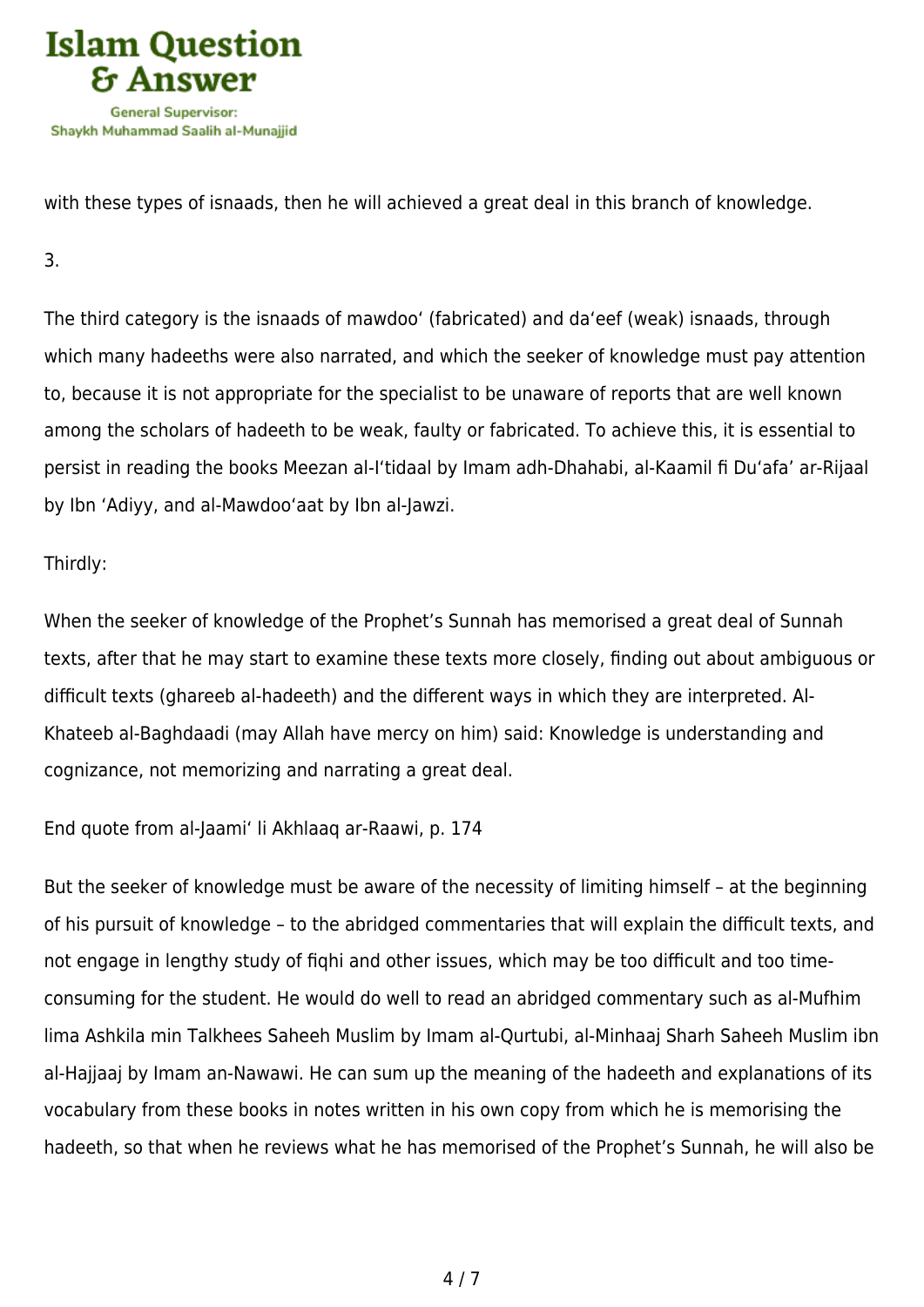

able to read this summarised explanation of the hadeeth, thus attaining two benefits at the same time.

With regard to studying fiqhi issues that are derived from the hadeeths, that is another matter altogether which he should not seek to learn from the commentaries on hadeeth; rather he should learn that from the books of fiqh which organise fiqhi issues into basic essentials and minor issues, according to one of the four madhhabs.

## Fourthly:

With regard to sciences of hadeeth terminology (mustalah al-hadeeth), we advise the seeker of knowledge to obtain a copy of the book Tahreer 'Uloom al-Hadeeth by Shaykh 'Abdullah al-Juday' and read it, study it and memorise its contents, because it is a pioneering book in its field which is distinguished by its highlighting the principles of the hadeeth sciences through examination of the different ways of hadeeth critics and through examination of all the principles that are mentioned in the books of biography. This is in addition to other books of mustalah al-hadeeth.

If the book is too difficult for the student or he is a beginner, he should limit himself to Nuzhat an-Nazr Sharh Tuhfat al-Fikr by al-Haafiz Ibn Hajar, or write a summary of the book of Shaykh 'Abdullah al-Juday' and study his summary, so that when he understands it properly, he may move on to study of other books to increase his knowledge, the most important of which are an-Nukat 'ala Ibn as-Salaah by al-Haafiz Ibn Hajar and Fath al-Mugheeth by al-Haafiz as-Sakhaawi.

Fifthly:

It is essential to give sufficient time to reading two other types of books too:

1.

Books on 'ilal wa takhreej, which represent the practical application of hadeeth sciences, from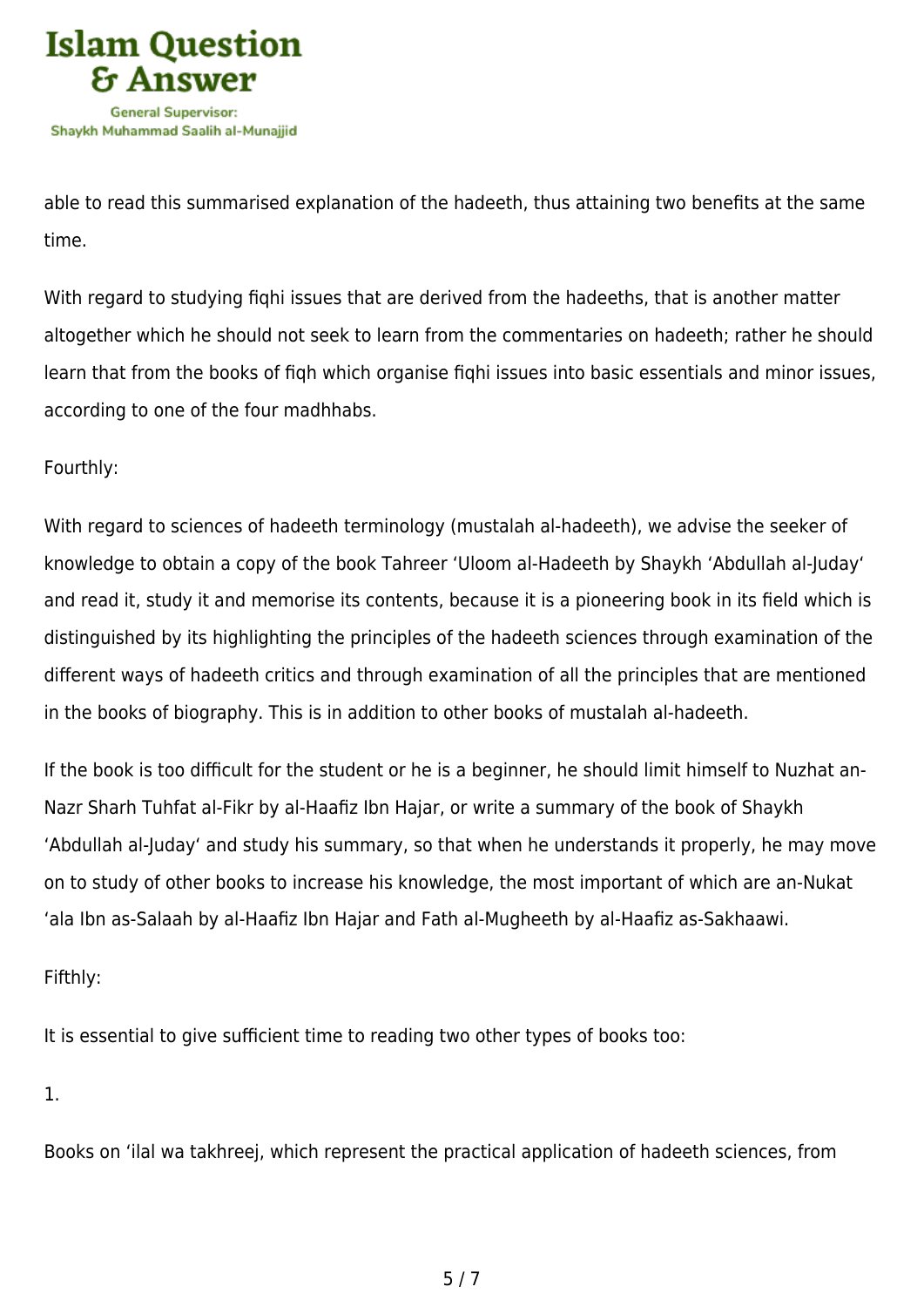

which the student may examine many examples of the rulings on and evaluation of hadeeths and isnaads; this will open up to him more areas of research and study.

2.

Contemporary studies by specialists in the area of hadeeth, such as the books of al-'Allaamah 'Abd ar-Rahmaan al-Mu'allimi (may Allah have mercy on him) and specialist academic essays. We are living in a time – praise be to Allah – when there is a revival of interest in hadeeth sciences the like of which you can hardly find in later periods of the history of Islamic knowledge. Many of these studies include academic debates and important research on essential topics, which the seeker of hadeeth knowledge should not ignore or fail to pay attention to. By reading these contemporary studies he will find that he will increase in knowledge and understanding, and new ideas will come to his mind that require further research and examination, and perhaps he will play a part in achieving that.

 Over and above all that, he has to remind himself to fear Allah, may He be exalted, for this is the purpose of all knowledge, and the one who is distracted by the pursuit of knowledge from acting has gone astray and is doomed. Rather the effect of acquiring knowledge has to be seen in the humility of the student and his good manners and attitude towards people.

It was narrated that al-Hasan al-Basri (may Allah have mercy on him) said:

A man would seek knowledge, and soon that would be seen in his humility, his conduct, and the way he spoke and acted. End quote.

Az-Zuhd by 'Abdullah ibn al-Mubaarak, no. 79

Ibn al-Salaah (may Allah have mercy on him) says:

If a person wants to start seeking knowledge of hadeeth or to learn any of the hadeeth sciences,